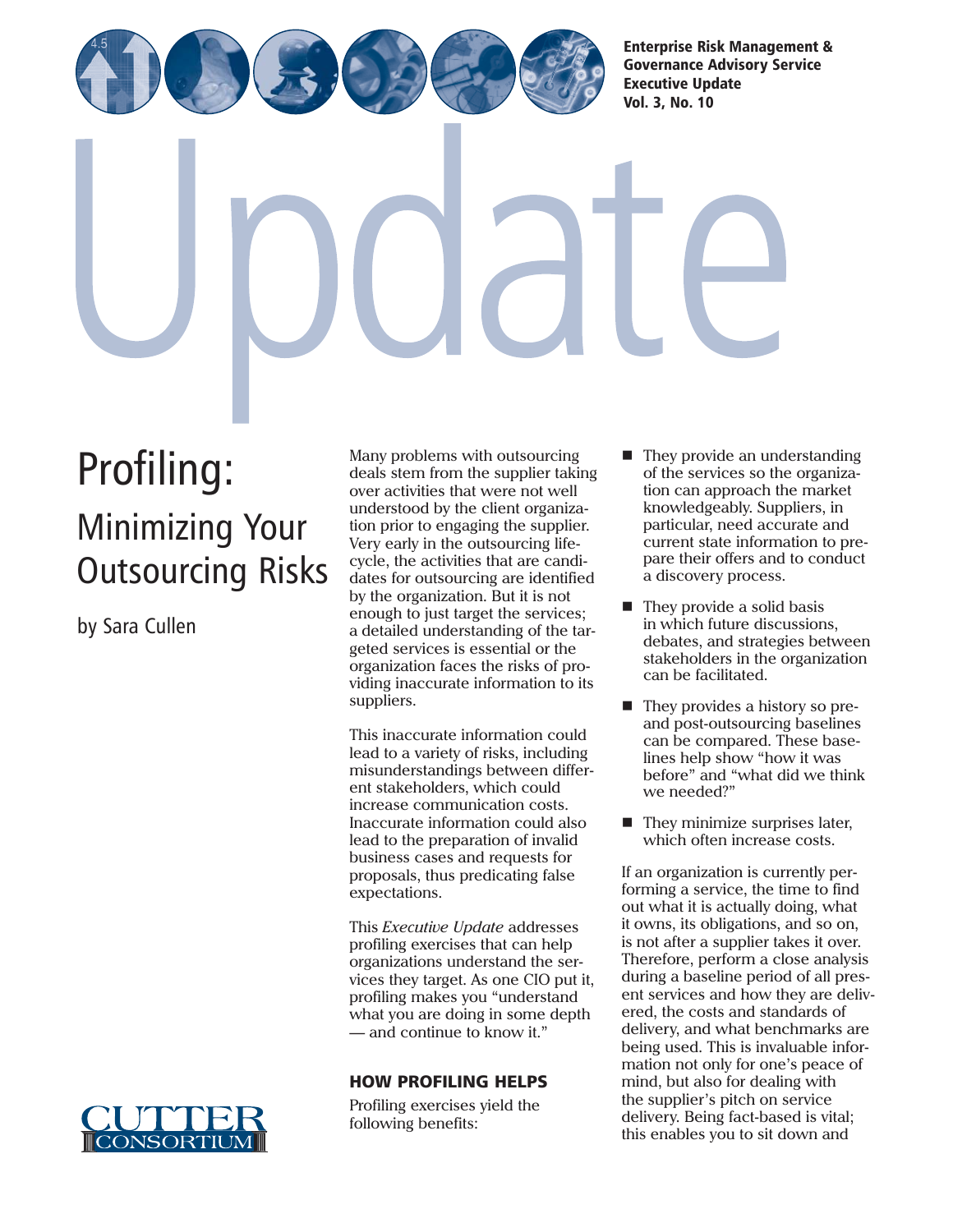calculate, rather than have to negotiate in an ill-informed way with the supplier.

Some organizations make the mistake of assuming a service is standard or is well known to the point of being a commodity and therefore is easy to put to the market without performing the necessary investigations to verify the current state. This fatal flaw has resulted in significant cost increases when the actual scope of work is discovered, then redefined, by the successful supplier when there is no pressure to have competitive pricing.

For example, a recent case occurred where the client organization put a single centralized help desk tender to market (management had already set up one centralized help desk and naturally assumed it was the only one). But after the supplier took over the service, it discovered that numerous "unauthorized" help desks existed within the business units because the inhouse help desk service was so poor. This had the effect of substantially changing the volume of calls (and the nature of those calls) as compared to the requirements put to market, and the supplier was able to dictate the revised scope of work and prices.

# SEVEN TYPES OF PROFILING

Profiling involves gaining an accurate understanding of seven aspects of the current state of the target services, as well as the desired or forecasted future state:

- **1. Services profile** the nature and extent of the services
- **2. Cost profile** the current and forecasted cost of delivering the services
- **3. Balance sheet profile** the current and forecasted assets and liabilities
- **4. Staff profile** the current and future staffing
- **5. Stakeholder profile** the individuals and groups that care about the services and what they care about
- **6. Commercial relationships profile** — the existing contracts and agreements, as well as future desired relationships with parties other than the chosen service provider
- **7. Governance profile** how service oversight currently occurs and how it will be done in the future

These profiling types are explained in further detail below.

#### *Services Profile*

The services profile defines the nature and extent of the services or functions targeted for outsourcing. The tasks are:

- $\blacksquare$  Nominating a point in time to snapshot the services; typically, this is at least 12 months, and it is important that this period include extremes of peaks and troughs as well as enough data to determine what "normal" or "average" volumes and service levels exists
- Establishing and confirming current services performed; this can be derived from information such as job descriptions, business plans, and interviews
- Identifying gaps and problems with current services
- Defining and validating the future service requirements, with particular emphasis on what needs to, or is desired to, change from the current state
- $\blacksquare$  Identifying, validating, and forecasting volume, peak and trough trends, and load data (number of users, transactions, desktops, help desk calls, etc.)
- Identifying, validating, and defining current and future performance metrics and measurement methods
- Identifying and confirming past customer satisfaction indices and defining future targets

# *Cost Profile*

The cost profile defines the current and forecasts the future direct and indirect costs regarding the targeted services. The tasks are:

- $\blacksquare$  Identifying and validating the costs at current service levels and loads
- Estimating the costs at required or future service levels and loads
- Forecasting future capital investment and whether the organization or the client is expected to make each investment

# *Balance Sheet Profile*

The balance sheet profile defines significant assets and liabilities that may be affected by the outsourcing of the targeted services. The tasks are to identify and document the following:

- Assets (including intellectual property) — type, description, age, quantity, location
- $\blacksquare$  Liabilities financial liabilities, asset leases, and licensing agreements (if applicable)

# *Staff Profile*

The staff profile defines the current staff structure and respective staff that may be affected by the proposed outsourcing arrangement, in addition to the future staff structure. The tasks are:

 $\blacksquare$  Identifying and confirming the current and future organization structure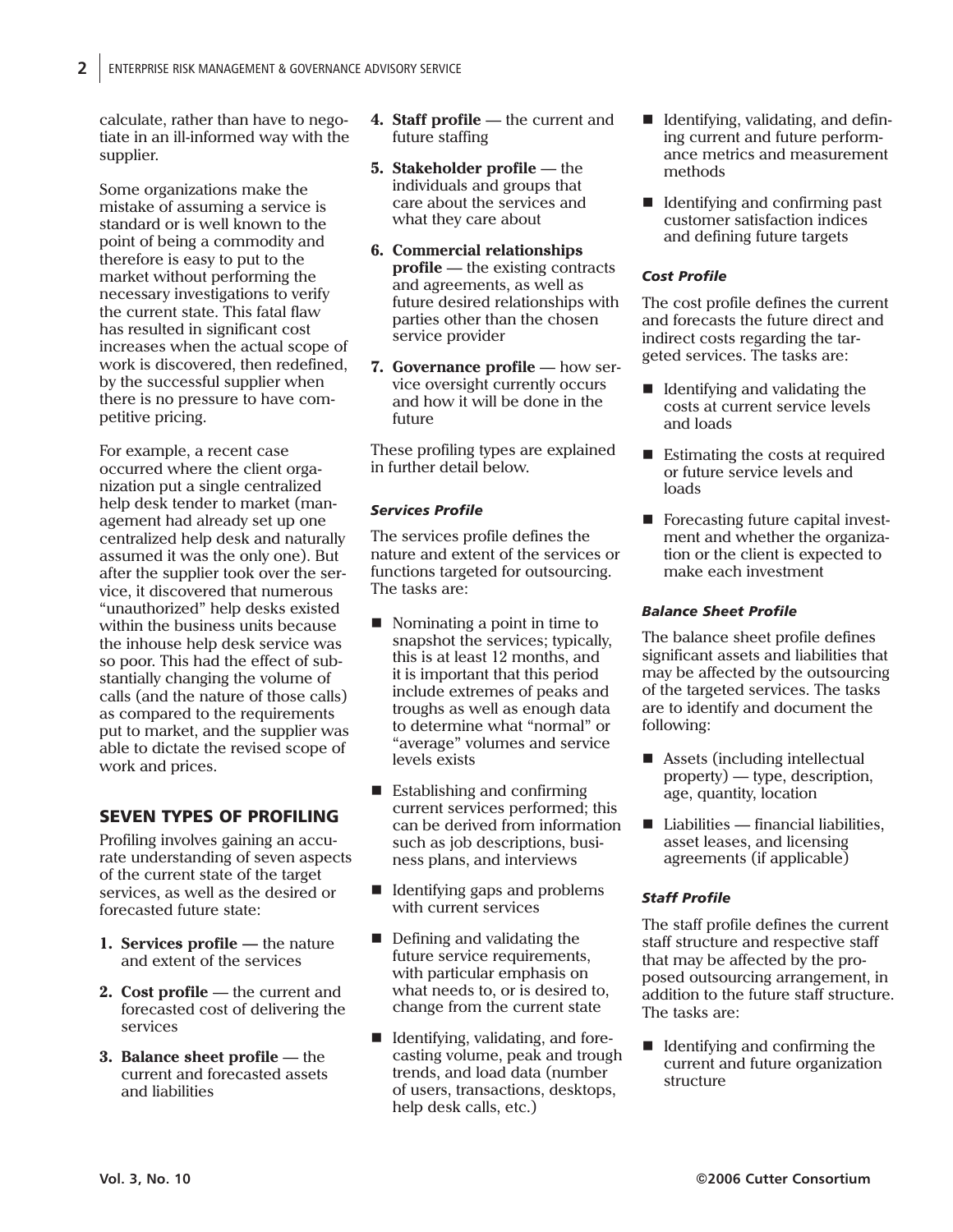- Identifying and updating all job descriptions
- $\blacksquare$  Identifying and confirming the staff numbers and full-time equivalents
- $\blacksquare$  Identifying and confirming staff remuneration as well as accrued and contingent liabilities (this is particularly important for any staff that may be transferred to the service provider)

#### *Stakeholder Profile*

The stakeholder profile defines both the internal and external stakeholders of the targeted services and what they care about. The tasks are:

- $\blacksquare$  Identifying the internal stakeholders (e.g., users, management, and back office departments such as human resources, accounting, and marketing) and what they care most about
- Identifying external stakeholders (e.g., end customers, other suppliers, and media) and what they care most about

#### *Commercial Relationships Profile*

This profile defines all existing commercial relationships that are in the scope of the targeted services. Examples of such commercial relationships include current supplier and consultant contracts, licenses, maintenance agreements, and warranties. The tasks are:

- Identifying all existing commercial relationships; separating those that the organization wishes to continue in some manner from those that it does not
- Defining the scope of each relationship
- Defining the value of each relationship
- Confirming the end date of each relationship (if there is an explicit end date)
- Defining the assignment and early termination options and restrictions of each relationship
- Obtaining copies of all agreements

#### *Governance Profile*

The governance profile defines the current oversight and high-level management regime over the targeted services. The tasks are to define the following for the present and future:

- Management structure, requirements, and processes
- Administration requirements and processes
- Communication channels, requirements, and processes
- Control processes
- Reporting functions, structures, and processes
- Risk identification and mitigation systems

# THE PROFILE REPORT

Once the profiling work is complete, the information is consolidated into a single profile report document. The following outline has been provided as a template for the structure of the report:

#### **1.1. Introduction**

1.1.1. Organizational structure and overview

1.1.2. Strategic plans

1.1.3. Vision, mission, key result areas

1.1.4. Service environment

#### **1.2. Service profile**

1.2.1. Current service requirements

1.2.2. Future service requirements

1.2.3. Volume, trend and load data (number of users, transactions, desktops, help desk calls, etc.)

1.2.4. Performance criteria, service levels, measurement methods

1.2.5. Customer satisfaction indices

#### **1.3. Cost profile**

1.3.1. Costs at current service levels

1.3.2. Estimated costs at required or future service levels

1.3.3. Future capital expenditure program

#### **1.4. Financial Profile**

1.4.1. Assets (including intellectual property) — type, age, quantity, location

1.4.2. Liabilities

#### **1.5. Staff Profile**

1.5.1. Organization chart(s)

1.5.2. Job descriptions

1.5.3. Staff numbers and full-time equivalents

1.5.4. Remuneration and accrued liabilities

#### **1.6. Stakeholder profile**

1.6.1. Internal (users, departments)

1.6.2. External (customers, suppliers, media)

#### **1.7. Commercial relationships**

(contracts, licenses, leases, etc.)

1.7.1. Scope

1.7.2. Value

1.7.3. End date

1.7.4. Assignment and termination options and restrictions